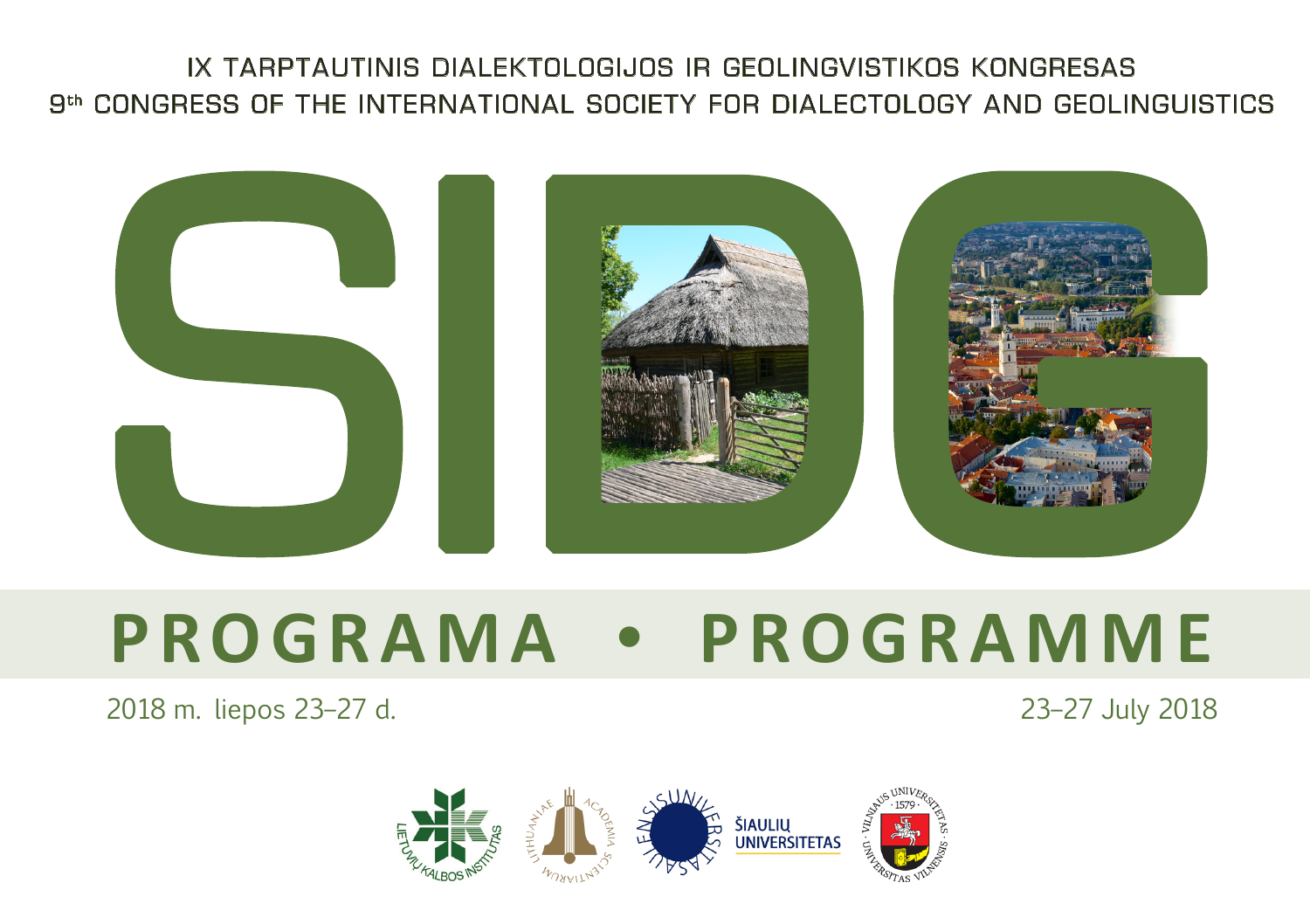#### **2018 m. liepos 23 d., pirmadienis • 23 July 2018, Monday**

*Lietuvių kalbos institutas, P. Vileišio g. 5, Vilnius • Institute of the Lithuanian Language, P. Vileišio st. 5, Vilnius*

(location search: http://www.maps.lt/map/default.aspx?lang=en, http://lki.lt/kontaktai/)

| 10.00-11.30 | REGISTRACIJA (I aukšto fojė)                                                                                                                                                    |
|-------------|---------------------------------------------------------------------------------------------------------------------------------------------------------------------------------|
|             | REGISTRATION (Entry hall)                                                                                                                                                       |
| 11.30-12.00 | KONGRESO ATIDARYMAS, Konferencijy salė • CONGRESS OPENING, Conference hall                                                                                                      |
|             | SVEIKINIMO ŽODIS IR ATIDARYMO SESIJA . WELCOMING ADDRESS AND OPENING SESSION                                                                                                    |
|             | Albina Auksoriūtė<br>Lietuviy kalbos instituto direktore • Director of the Institute of the Lithuanian Language                                                                 |
|             | <b>Maria-Pilar Perea</b><br>Tarptautines dialektologijos ir geolingvistikos asociacijos prezidentė • President of the International Society for Dialectology and Geolinguistics |
|             | <b>Astrid van Nahl</b><br>Asociacijos žurnalo redaktorė nuo 2003 m. • Editor of the Society's journal DiG since 2003                                                            |
|             | Meilutė Ramonienė<br>Vilniaus universiteto Filologijos fakulteto dekanė • Dean of the Faculty of Philology, Vilnius University                                                  |
|             | Ingrida Šaulienė<br>Šiaulių universiteto mokslo ir meno prorektorė • Vice-rector for research and art of the Šiauliai University                                                |
|             | Lietuvos mokslų akademijos sveikinamasis žodis • Welcoming speech by the Lithuanian Academy of Sciences                                                                         |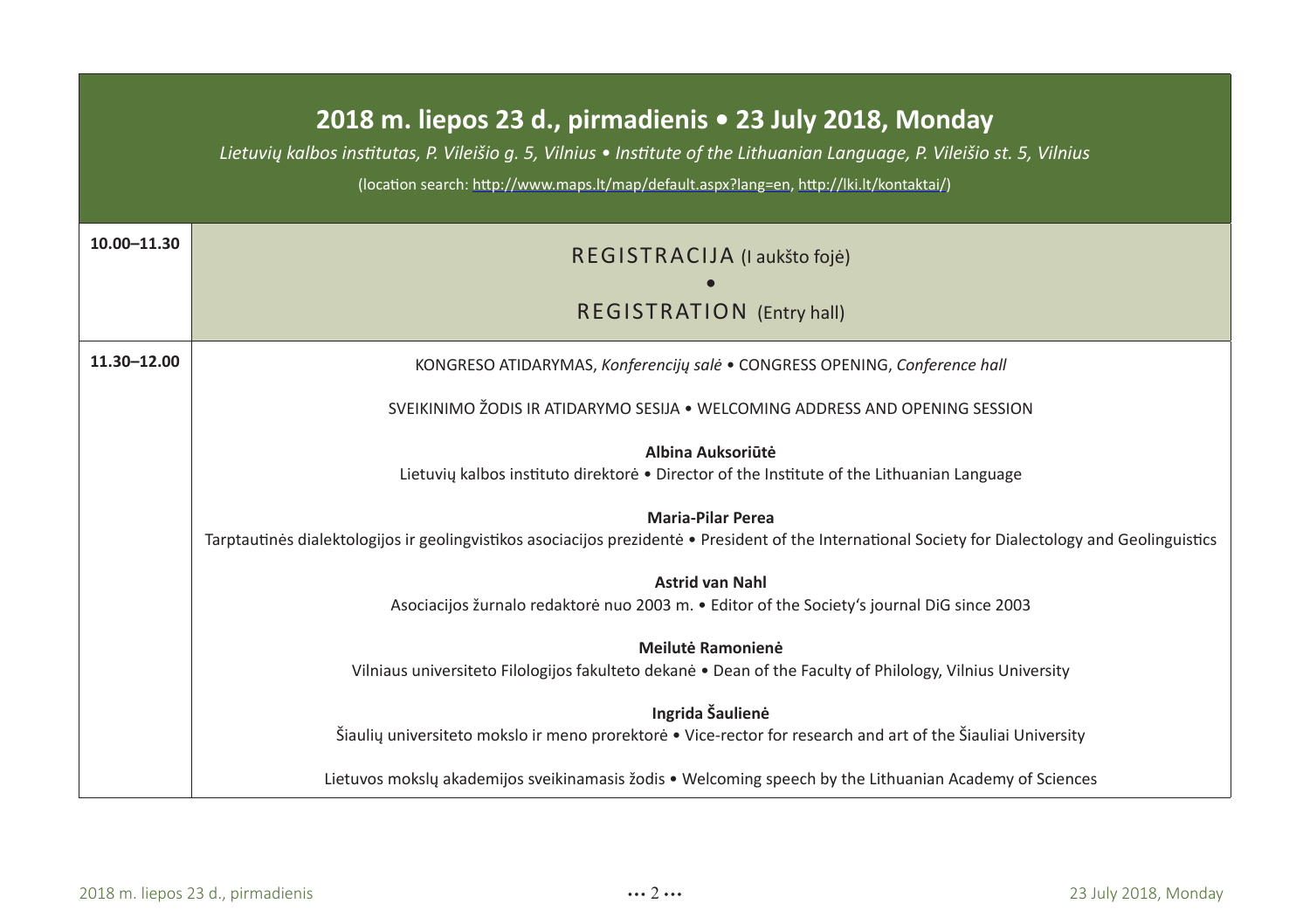| 12.00-16.10 | <b>PLENARINIS POSEDIS . PLENARY SESSION</b><br>Konferencijy salė, Lietuviy kalbos institutas, P.Vileišio q. 5, Vilnius • Conference hall, Institute of the Lithuanian Language, P.Vileišio st. 5, Vilnius<br>Moderuoja • Chaired by Grasilda Blažienė, Frans Hinskens |
|-------------|-----------------------------------------------------------------------------------------------------------------------------------------------------------------------------------------------------------------------------------------------------------------------|
| 12.00-12.40 | Frans Hinskens (Meertens Instituut (KNAW) and Vrije Universiteit Amsterdam)<br>DIALECTOLOGY AND THE STUDY OF LANGUAGE VARIATION, QUO VADIS?                                                                                                                           |
| 12.40-13.20 | <b>Chris Montgomery (University of Sheffield)</b><br>PERCEPTION: WHY WE NEED TO UNDERSTAND IT, AND THE DIFFICULTIES IN DOING SO                                                                                                                                       |
| 13.20-13.30 | DISKUSIJOS . DISCUSSION                                                                                                                                                                                                                                               |
| 13.30-14.00 | KAVOS PERTRAUKA . COFFEE BREAK                                                                                                                                                                                                                                        |
| 14.00-14.40 | Christoph Purschke (University of Luxembourg)<br>DIALECTOLOGY GOES DIGITAL. TAPPING REGIONAL VARIATION IN ANONYMOUS SOCIAL MEDIA COMMUNICATION                                                                                                                        |
| 14.40-15.20 | Danguolė Mikulėnienė (Institute of the Lithuanian Language)<br>MULTIDIMENSIONAL SOCIOGEOLINGUISTIC MODEL FOR REGIONAL LANGUAGE VARIATION STUDIES:<br>LITHUANIAN CASE AT THE BEGINNING OF THE 21 <sup>ST</sup> CENTURY                                                 |
| 15.20-16.00 | Juan-Andrés Villena-Ponsoda (University of Malaga)<br>THE DILEMMA OF THE RELIABILITY OF GEOLINGUISTIC AND DIALECTOLOGICAL DATA FOR SOCIOLINGUISTIC RESEARCH.<br>THE CASE OF THE ANDALUSIAN DEMERGER OF /0/                                                            |
| 16.00-16.10 | DISKUSIJOS . DISCUSSION                                                                                                                                                                                                                                               |
| 16.10-19.00 | EKSKURSIJA PO LIETUVOS DIDŽIOSIOS KUNIGAIKŠTYSTĖS VALDOVŲ RŪMUS (Katedros a. 4, Vilnius, http://www.valdovurumai.lt/)<br>IR FURŠETAS UŽSIREGISTRAVUSIEMS KONGRESO DALYVIAMS IR SVEČIAMS                                                                               |
|             | VISITING THE NATIONAL MUSEUM OF THE PALACE OF THE GRAND DUKES OF LITHUANIA (Katedros sq. 4, Vilnius, http://www.valdovurumai.en/)<br>AND OPENING DINNER FOR REGISTERED PARTICIPANTS AND GUESTS                                                                        |
|             | Susitikimo vieta ir laikas (važiuosime užsakytu autobusu): 16.10-16.20 val. prie Lietuvių kalbos instituto, P. Vileišio g. 5, Vilnius                                                                                                                                 |
|             | Meeting point and time (Participants and guests will be taken to the museum by bus): 4.10–4.20 p.m. at the Institute of the Lithuanian Language,<br>P. Vileišio st. 5, Vilnius                                                                                        |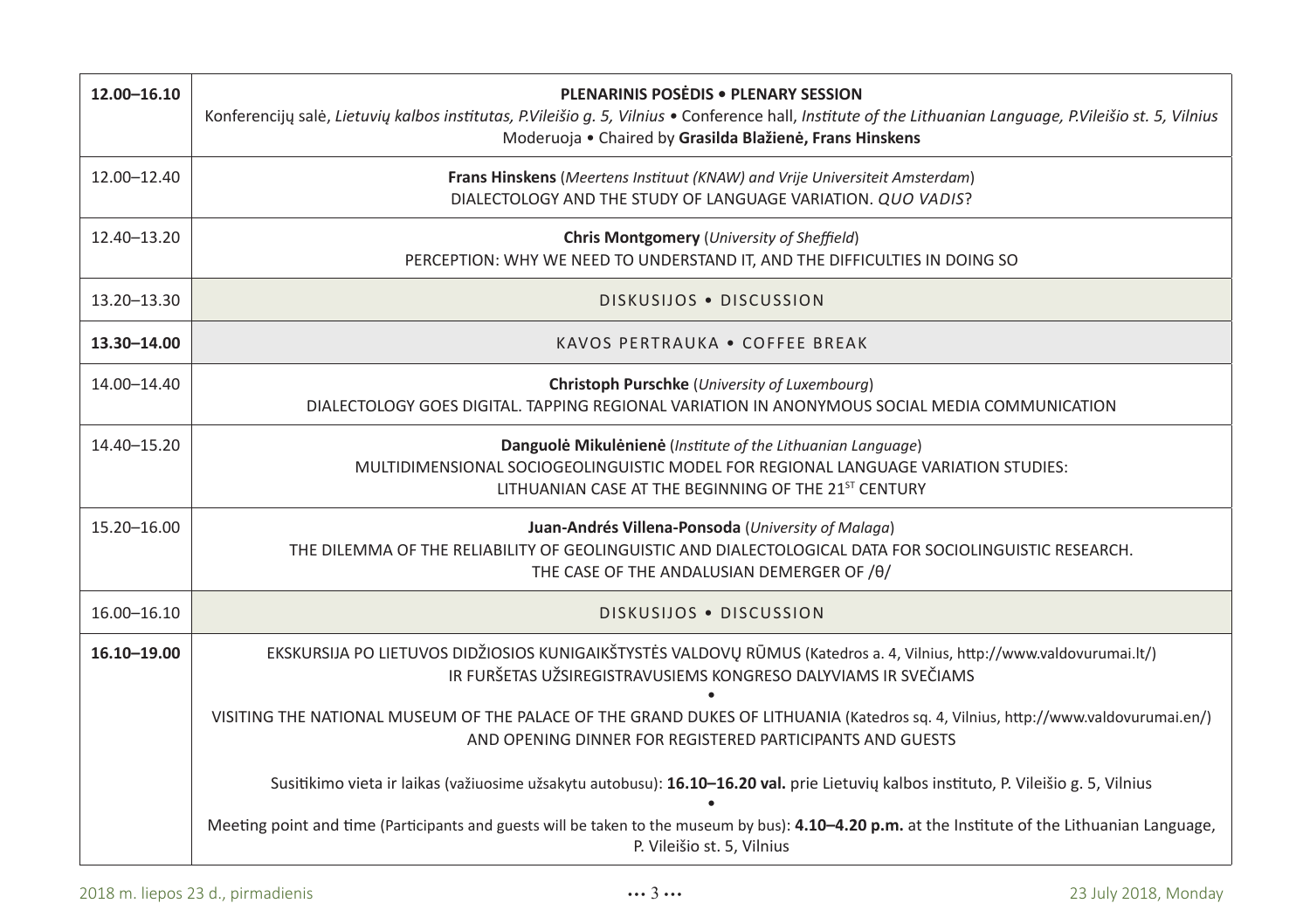### **2018 m. liepos 24 d., antradienis • 24 July 2018, Tuesday**

*Vilniaus universiteto Filologijos fakultetas, Universiteto g. 3, Vilnius • Faculty of Philology, Vilnius University, Universiteto st. 3, Vilnius*

http://www.flf.vu.lt/en/, https://www.vu.lt/en/about-vu/history/university-ensemble (location search: http://www.maps.lt/map/default.aspx?lang=en and https://www.vu.lt/en/about-vu/maps-and-pictures)

| 09.20-15.30     | <b>DARBAS I-VI SEKCIJOSE . PARALLEL SESSIONS I-VI</b>                                                                                                                                                         |                                                                                                                                                                                                                                                                          |                                                                                                                                                                     |                                                                                                                                                                                                                  |
|-----------------|---------------------------------------------------------------------------------------------------------------------------------------------------------------------------------------------------------------|--------------------------------------------------------------------------------------------------------------------------------------------------------------------------------------------------------------------------------------------------------------------------|---------------------------------------------------------------------------------------------------------------------------------------------------------------------|------------------------------------------------------------------------------------------------------------------------------------------------------------------------------------------------------------------|
|                 | I sekcija • Session I<br>92 a. • Room 92                                                                                                                                                                      | Il sekcija • Session II<br>V. Krėvės a. • V. Krėvės room                                                                                                                                                                                                                 | III sekcija • Session III<br>SP1 a. • Room SP1                                                                                                                      | IV sekcija • Session IV<br>K. Donelajčio a. • K. Donelajčio room                                                                                                                                                 |
| 09.20-10.50     | Perceptyvioji dialektologija:<br>kiekybinės ir kokybinės<br>perspektyvos<br>Perceptual Dialectology and<br><b>Other Attitudinal Technics:</b><br><b>Quantity- and Quality-Oriented</b><br><b>Perspectives</b> | Tarpkalbinė dialektologija:<br>daugiakalbis ir daugiakultūris<br>variantiškumas<br><b>Interlingual Dialectology:</b><br><b>Multilingual and Multicultural</b><br><b>Variability (Multilingual</b><br>Dialectology: Multilingual and<br><b>Multicultural Variability)</b> | Tarminiai šaltiniai:<br>tekstai, žodynai, atlasai, korpusai<br><b>Dialect Sources: Texts,</b><br>Dictionaries, Atlases, Corpora +<br><b>Atlas Linguarum Europae</b> | Dialektai erdvėje ir laike<br>Dialects in Relation to Space and<br><b>Time</b>                                                                                                                                   |
|                 | Moderuoja . Chaired by<br>Daiva Aliūkaitė                                                                                                                                                                     | Moderuoja • Chaired by<br>Laimute Balode                                                                                                                                                                                                                                 | Moderuoja • Chaired by<br><b>Manuela Nevaci</b>                                                                                                                     | Moderuoja • Chaired by<br>Christina Schrödl                                                                                                                                                                      |
| $09.20 - 09.40$ | Mirjam Schmalz<br>(University of Zurich)<br>PERCEPTUAL DIALECTOLOGY AND<br>POLITENESS ON ST. KITTS: A NEW<br>METHODOLOGICAL APPROACH                                                                          | Iris Metsmägi, Vilja Oja<br>(Institute of the Estonian Language)<br><b>GENUINE WORD OR LOANWORD:</b><br>AMBIGUOUS INTERPRETATION OF<br>SOME LEXICAL GROUPS                                                                                                               | Janina Švambarytė-Valužienė<br>(Institute of the Lithuanian<br>Language)<br><b>IMPORTANT ASPECT OF</b><br>LITHUANIAN DIALECTOLOGY:<br><b>DIALECT DICTIONARIES</b>   | <b>Anete Daina</b><br>(Latvian Language Institute of the<br>University of Latvia)<br><b>MAIN TENDENCIES IN THE SUB-</b><br><b>DIALECTS OF NORTH-WESTERN</b><br>VIDZEME REGION (LATVIA) IN<br><b>21ST CENTURY</b> |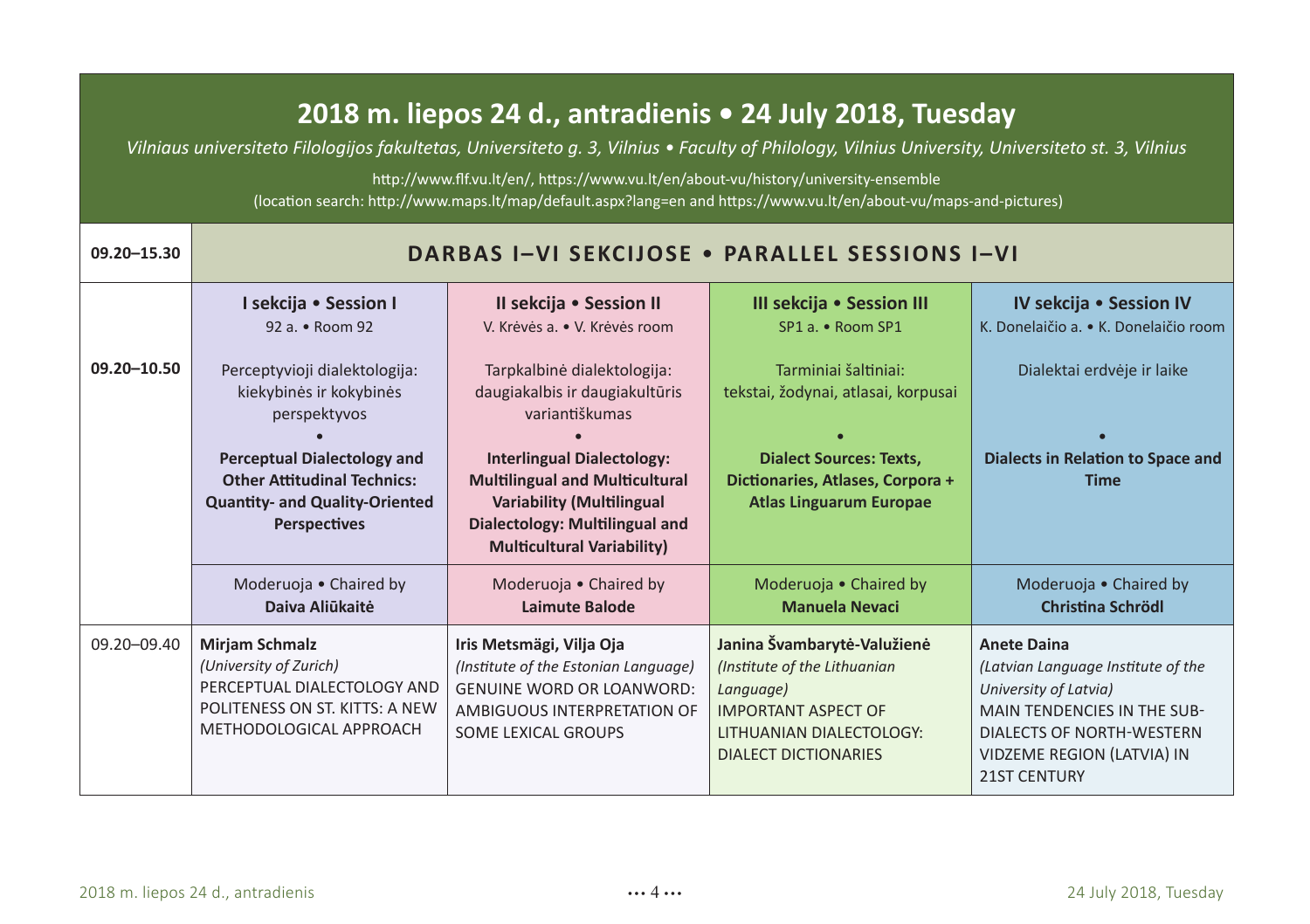| 09.40-10.00 | Gabriela Múcsková<br>(Ľudovít Štúr Institute of Linguistics,<br>Slovak Academy of Sciences in<br>Bratislava)<br><b>FOLK DIALECTOLOGY - ITS</b><br><b>CONTRIBUTION TO THE STUDY</b><br>OF LANGUAGE PERCEPTION<br>(ON AN EXAMPLE OF SLOVAK)<br>AMATEUR DIALECTOLOGICAL<br><b>DESCRIPTIVE WORKS)</b> | Laimute Balode<br>(Latvian Language Institute of the<br>University of Latvia, University of<br>Helsinki)<br>ONCE MORE ON BALTIC-FINNIC<br><b>CONVERGENCES IN LATVIAN</b><br>TOPONYMS (ON THE BASIS OF<br>LAST TWO VOLUMES OF THE<br>DICTIONARY OF PLACE-NAMES OF<br>LATVIA, 2013; 2017) | Mari-Liis Kalvik, Mari Kendla<br>(Institute of the Estonian Language)<br>THE DICTIONARY OF ESTONIAN<br><b>DIALECTS: PAST AND PRESENT</b>                                                                                                                                      | Liene Markus-Narvila<br>(Latvian Language Institute of the<br>University of Latvia)<br><b>SUB-DIALECTS OF LOWER</b><br><b>KURZEME FROM A HISTORIC</b><br><b>VIEWPOINT</b>                                     |
|-------------|---------------------------------------------------------------------------------------------------------------------------------------------------------------------------------------------------------------------------------------------------------------------------------------------------|-----------------------------------------------------------------------------------------------------------------------------------------------------------------------------------------------------------------------------------------------------------------------------------------|-------------------------------------------------------------------------------------------------------------------------------------------------------------------------------------------------------------------------------------------------------------------------------|---------------------------------------------------------------------------------------------------------------------------------------------------------------------------------------------------------------|
| 10.00-10.20 | Daiva Aliūkaitė<br>(Vilnius University)<br><b>OBJECTIVE AND SUBJECTIVE</b><br><b>DIALECTICITY OR</b><br><b>QUALIFICATIONS OF REGIONAL</b><br><b>LANGUAGE VARIATIONS</b><br>IN LITHUANIA FROM THE<br>PERSPECTIVE OF PERCEPTUAL<br><b>DIALECTOLOGY</b>                                              | Christa Schneider<br>(University of Bern)<br>FOREIGN INFLUENCES IN BERNESE<br><b>SWISS GERMAN</b>                                                                                                                                                                                       | <b>Maria-Pilar Perea</b><br>(University of Barcelona)<br>FROM A DIALECTAL DICTIONARY<br>TO A LINGUISTIC ATLAS                                                                                                                                                                 | <b>Wilbert Heeringa,</b><br><b>Frans Hinskens</b><br>(Fryske Akademy, Meertens Instituut<br>(KNAW) and Vrije Universiteit<br>Amsterdam)<br><b>EXPLAINING DUTCH DIALECT</b><br>CHANGE                          |
| 10.20-10.40 |                                                                                                                                                                                                                                                                                                   | Regina Kvašytė<br>(Šiauliai University)<br>LITHUANIANS IN LATVIA:<br><b>LANGUAGES AND</b><br>SOCIOCULTURAL NETWORKS                                                                                                                                                                     | Kenji Tomosada, Hiroyuki Iwaki,<br>Mika Matsuda, Nanami Siokawa<br>(Prefectural University of Hiroshima;<br>Kochi University; Tokushima<br>University)<br>STUDY OF LANGUAGE CHANGE<br>BY FOLLOW-UP SURVEY OF "THE<br>LINGUISTIC ATLAS OF THE SETO<br><b>INLAND SEA" (LAS)</b> | Christina Schrödl<br>(University of Szeged, University of<br>Vienna)<br><b>NOUN PLURALS AT THE BORDER</b><br>- IS THERE AN INFLUENCE OF<br><b>HUNGARIAN MORPHOLOGY ON</b><br><b>AUSTRIAN GERMAN DIALECTS?</b> |
| 10.40-10.50 | DISKUSIJOS . DISCUSSION                                                                                                                                                                                                                                                                           | DISKUSIJOS . DISCUSSION                                                                                                                                                                                                                                                                 | DISKUSIJOS . DISCUSSION                                                                                                                                                                                                                                                       | DISKUSIJOS . DISCUSSION                                                                                                                                                                                       |
| 10.50-11.40 | KAVOS PERTRAUKA . COFFEE BREAK                                                                                                                                                                                                                                                                    |                                                                                                                                                                                                                                                                                         |                                                                                                                                                                                                                                                                               |                                                                                                                                                                                                               |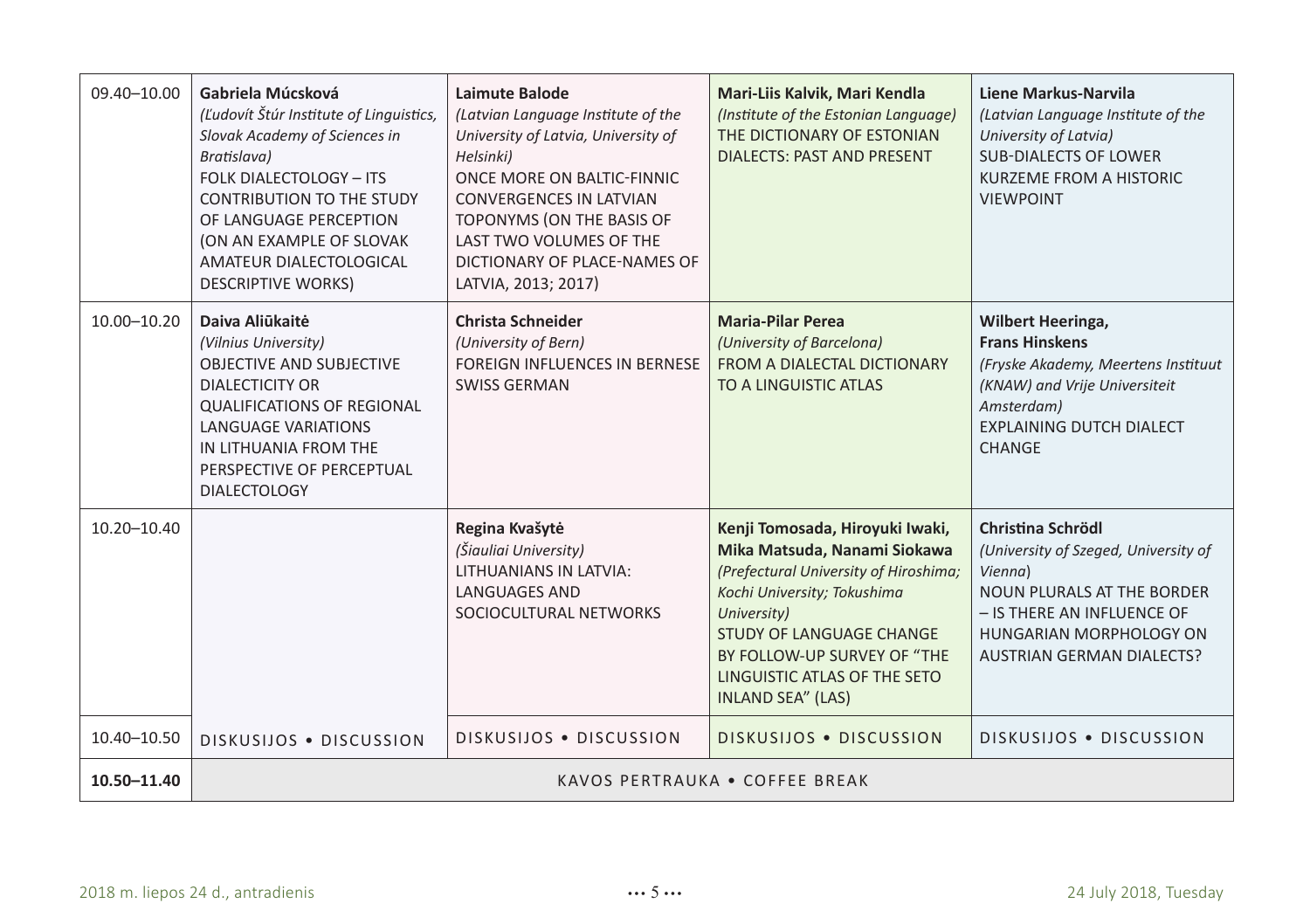| $11.40 - 13.10$ | Il sekcija · Session II<br>V. Krėvės a. • V. Krėvės room                                                                                                                                          | III sekcija · Session III<br>SP1 a. • Room SP1                                                                                                                                                                 | IV sekcija · Session IV<br>K. Donelajčio a. • K. Donelajčio room                                                                                                                              |
|-----------------|---------------------------------------------------------------------------------------------------------------------------------------------------------------------------------------------------|----------------------------------------------------------------------------------------------------------------------------------------------------------------------------------------------------------------|-----------------------------------------------------------------------------------------------------------------------------------------------------------------------------------------------|
|                 | Moderuoja . Chaired by<br>Víctor Lara Bermejo                                                                                                                                                     | Moderuoja . Chaired by<br>Nicole Saramandu                                                                                                                                                                     | Moderuoja . Chaired by<br>Unamuno Goiriena Lorea                                                                                                                                              |
| 11.40-12.00     | Yoshiyuki Asahi<br>(The National Institute for Japanese Language<br>and Linguistics)<br>COMPARATIVE ACCOUNT OF HIGH VOWEL<br>LOSS IN DIASPORA JAPANESE: EVIDENCE<br><b>FROM HAWAI`I</b><br>AND US | Carmen-Irina Floarea<br>("lorgu lordan- Al. Rosetti" Institute of Linguistics<br>of the Romanian Academy)<br>ROMANCE AND BALKAN ELEMENTS IN THE<br>MORPHOLOGY OF THE MEGLENOROMANIAN<br><b>DIALECT</b>         | <b>Hiroto Ueda</b><br>(University of Tokyo)<br>MEASUREMENTS OF MEAN AND STANDARD<br>DEVIATION IN SINGLE TEXT. APPLIED TO THE<br>DIALECTAL VOCABULARY OF MEDIEVAL AND<br><b>MODERN SPANISH</b> |
| 12.00-12.20     | Víctor Lara Bermejo<br>(University of Bern)<br>THE GEOLINGUISTICS OF THE COMITATIVE IN<br>THE IBERIAN PENINSULA                                                                                   | Jacques Van Keymeulen, Veronique De Tier<br>(Ghent University)<br>THE DICTIONARY OF THE SOUTHERN DUTCH<br>DIALECTS (DSDD): DESIGNING A VIRTUAL<br>RESEARCH ENVIRONMENT FOR DIGITAL<br>LEXICOGRAPHICAL RESEARCH | <b>Yoshio Ebata</b><br>WHY THE JAPANESE MIDDLE-SCHOOL-<br>CHILDREN CHOOSE THE ARINKO WITHOUT<br>SAYING ARI, STANDARD FORM IN ONE<br><b>HUNDRED YEARS?</b>                                     |
| $12.20 - 12.40$ | Tjaša Jakop<br>(The Institute of Slovenian Language)<br><b>GEOLINGUISTIC PRESENTATION OF</b><br>LOANWORDS IN SLOVENE DIALECTS                                                                     | Dunja Brozović<br>(University of Zadar)<br>THE CHALLENGES OF ETHNOLINGUISTIC<br><b>CARTOGRAPHY</b>                                                                                                             | Unamuno Goiriena Lorea<br>(University of the Basque Country, UPV/EHU)<br><b>VERB MORPHOLOGY APPARENT TIME</b><br>VARIATION IN THE BASQUE LANGUAGE                                             |
| 12.40-13.00     | Hiroyuki Suzuki<br>(University of Oslo)<br><b>HOW GEOLINGUISTICS DEALS WITH</b><br>PASTORALISTS' SPEECHES AND THEIR<br>HISTORY: A CASE STUDY ON AMDO TIBETAN<br>IN EASTERN TIBET                  | Jaume Corbera Pou<br>(University of the Balearic Islands)<br>THE ATLANTE LINGUISTICO MEDITERRANEO<br><b>RECOVERED</b>                                                                                          | Genovajtė Kačiuškienė<br>(Šiauliai University)<br>LINGUISTIC SELF-AWARENESS OF<br>REPRESENTATIVES OF THE CENTRAL<br>TERRITORY OF THE SLOVAK REPUBLIC                                          |
| 13.00-13.10     | DISKUSIJOS . DISCUSSION                                                                                                                                                                           | <b>DISKUSIJOS . DISCUSSION</b>                                                                                                                                                                                 | DISKUSIJOS . DISCUSSION                                                                                                                                                                       |
| 13.10-14.00     | KAVOS PERTRAUKA • COFFEE BREAK                                                                                                                                                                    |                                                                                                                                                                                                                |                                                                                                                                                                                               |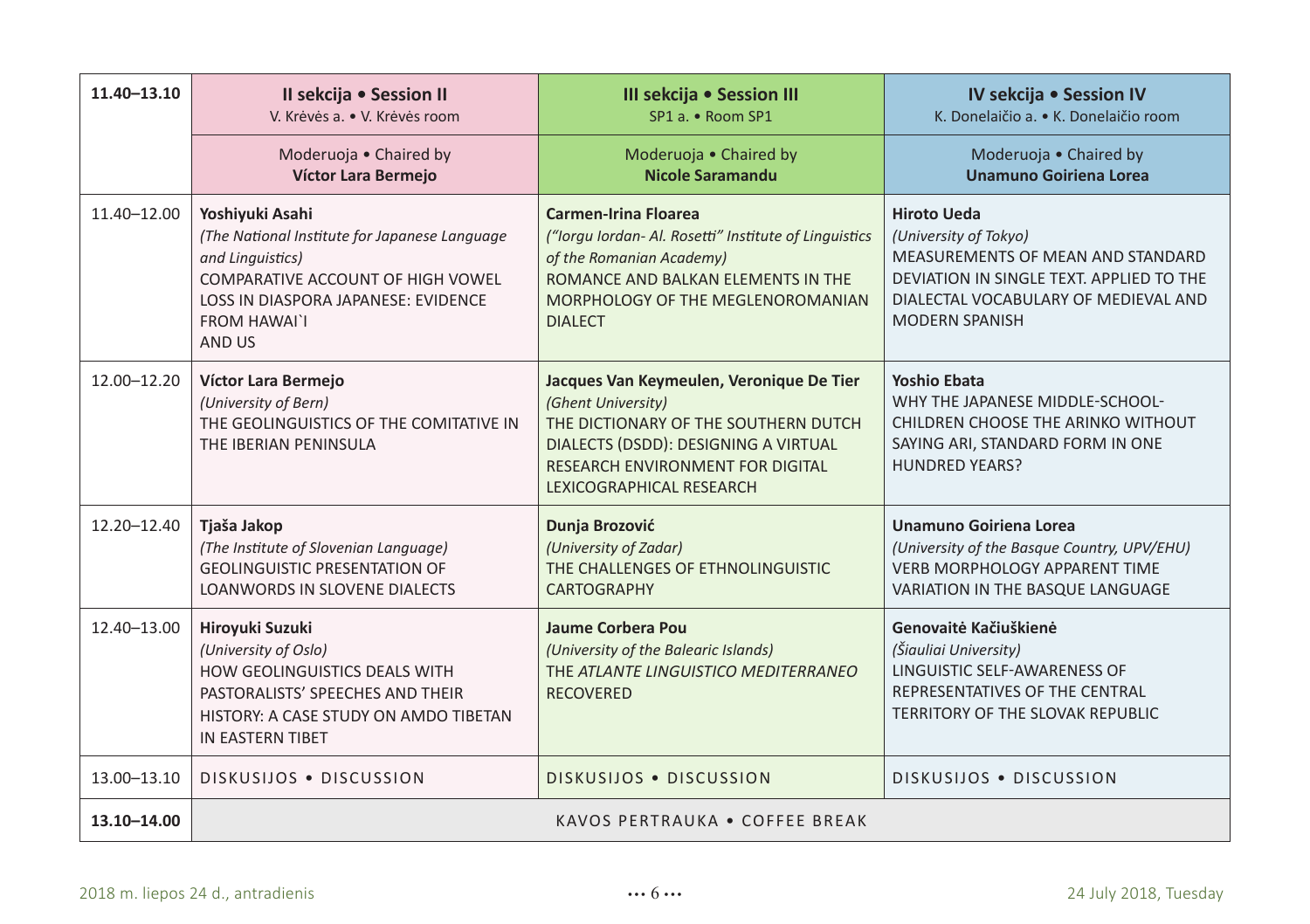| 14.00-15.30 | V sekcija · Session V<br>92 a. • Room 92<br>Tarminis kūrybiškumas ir<br>raštingumas XXI amžiuje:<br>poreikis, galimybė, būtinybė<br><b>Dialectal Creativity and Literacy</b><br>in the 21st Century: Demand,<br><b>Possibility and Urgency</b> | Il sekcija · Session II<br>V. Krėvės a. • V. Krėvės room                                                                                                                                                                                                  | VI sekcija · Session VI<br>SP1 a. • Room SP1<br>Teorinė Dialektologija:<br>tarmės (de)konstrukcija ir<br>(de)konceptualizacija<br><b>Theoretical Dialectology:</b><br>(De)Construction and (De)<br><b>Conceptualization of Dialects</b>                                                  | IV sekcija · Session IV<br>K. Donelajčio a. • K. Donelajčio room                                                                                                                      |
|-------------|------------------------------------------------------------------------------------------------------------------------------------------------------------------------------------------------------------------------------------------------|-----------------------------------------------------------------------------------------------------------------------------------------------------------------------------------------------------------------------------------------------------------|------------------------------------------------------------------------------------------------------------------------------------------------------------------------------------------------------------------------------------------------------------------------------------------|---------------------------------------------------------------------------------------------------------------------------------------------------------------------------------------|
|             | Moderuoja . Chaired by<br>Anna Mlekodaj                                                                                                                                                                                                        | Moderuoja . Chaired by<br>Eneko Zuloaga                                                                                                                                                                                                                   | Moderuoja • Chaired by<br><b>Esteve Valls</b>                                                                                                                                                                                                                                            | Moderuoja • Chaired by<br>Juozas Pabrėža                                                                                                                                              |
| 14.00-14.20 | <b>Klaus Gever</b><br>(Dept. of Language and<br>Communication, University of<br>Southern Denmark)<br>(DIALECTAL) PHRASE BOOKS AS<br>A RELEVANT SOURCE FOR FOLK<br><b>DIALECTOLOGY</b>                                                          | Manuela Nevaci, Nicolae<br>Saramandu<br>(Romanian Academy, Institute of<br>Linguistics "Iorgu Iordan - Alexandru<br>Rosetti", University of Bucharest)<br><b>BALKAN-ROMANCE LINGUISTIC</b><br><b>CONVERGENCES IN SOUTH-</b><br>DANUBIAN ROMANIAN DIALECTS | Gotzon Aurrekoetxea, Ariane<br>Ensunza<br>(UPV/EHU, Universidad del<br>País Vasco / Euskal Herriko<br>Unibertsitatea)<br>CAN 'DIALECT' BE DEFINED BY<br><b>LINGUISTIC FEATURES?</b>                                                                                                      | <b>Massimo Cerruti</b><br>(University of Turin)<br><b>LANGUAGE VARIATION AND</b><br><b>CHANGE IN A CONTACT SETTING:</b><br>THE CASE OF PARTITIVE<br><b>DETERMINERS IN PIEDMONTESE</b> |
| 14.20-14.40 | Anna Mlekodaj<br>(Podhale State Higher School in<br>Nowy Targ)<br><b>VERNACULAR LITERATURE</b><br>(PROSE AND POETRY) AS A<br>WIDENING FIELD OF STUDY IN<br>CONTEMPORARY DIALECTOLOGY                                                           | Eneko Zuloaga<br>(University of the Basque Country<br>in Spain)<br>THE RISKS OF USING ONLY<br><b>GEOGRAPHICAL CRITERIA TO</b><br><b>EXPLAIN THE PAST: ON THE</b><br><b>GEOLINGUISTIC VARIATION IN</b><br><b>BASQUE</b>                                    | Kirill Kozhanov, Björn Wiemer<br>(Institute of Slavic Studies, Russian<br>Academy of Sciences; Johannes<br>Gutenberg University Mainz,<br><b>Institute of Slavic Studies)</b><br>ON CONDUCTING TOKEN-<br><b>BASED RESEARCH OF</b><br>MORPHOSYNTACTIC VARIATION<br>IN LITHUANIAN DIALECTS | Mitsuaki Endo<br>(Aoyama Gakuin University)<br>TIME SERIES MAPS OF TONE IN<br>THE HEBEI DIALECTS OF CHINESE                                                                           |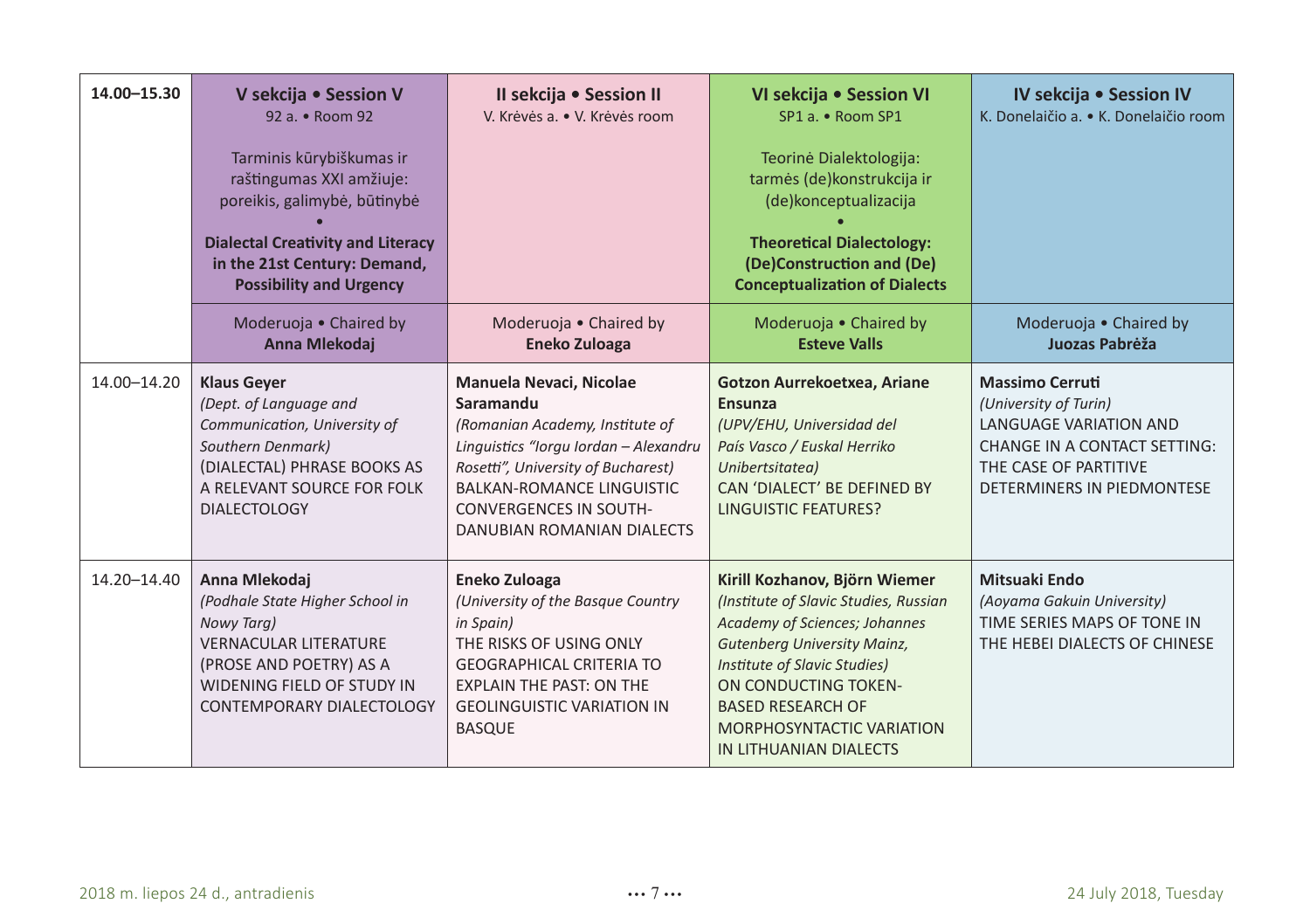| 14.40-15.00   | Jolanta Zabarskaitė<br>(Kazimieras Simonavičius<br>University)<br>DIALECT AS A BASIS FOR<br><b>CREATIVITY: NEW APPROACH</b>                        | Miriam Bouzouita, Vanessa<br>Casanova<br>(Ghent University)<br>CANNIBALISTIC POSSESSIVES?<br>THE USE AND SPREAD OF TONIC<br>POSSESSIVES AT THE DETRIMENT<br>OF PREPOSITIONAL PHRASES<br>IN LATIN AMERICAN SPANISH<br><b>VARIETIES</b> | <b>Esteve Valls</b><br>(International University of<br>Catalonia, University of Barcelona)<br><b>INTERNAL BORDERS MATTER</b>                                | Juozas Pabrėža<br>(Šiauliai University)<br>THE HONOURABLE PAST AND<br>THE LIVELY PRESENT OF THE<br>SAMOGITIAN LANGUAGE                                 |
|---------------|----------------------------------------------------------------------------------------------------------------------------------------------------|---------------------------------------------------------------------------------------------------------------------------------------------------------------------------------------------------------------------------------------|-------------------------------------------------------------------------------------------------------------------------------------------------------------|--------------------------------------------------------------------------------------------------------------------------------------------------------|
| 15.00-15.20   |                                                                                                                                                    |                                                                                                                                                                                                                                       | Violeta Meiliūnaitė<br>(Institute of the Lithuanian<br>Language)<br>THE EXPANSION OF USAGE OF<br>DISTINGUISHING DIALECTAL<br><b>FEATURES: WHEN AND WHY?</b> | <b>Manuel Padilla-Moyano</b><br>(IKER UMR 5478 (CNRS))<br><b>CHARACTERISING SOULETIN</b><br><b>BASQUE THROUGHOUT THE LAST</b><br><b>FOUR CENTURIES</b> |
| 15.20 - 15.30 | DISKUSIJOS . DISCUSSION                                                                                                                            | <b>DISKUSIJOS . DISCUSSION</b>                                                                                                                                                                                                        | <b>DISKUSIJOS . DISCUSSION</b>                                                                                                                              | <b>DISKUSIJOS . DISCUSSION</b>                                                                                                                         |
| 15.30-17.00   | I grupė · Group 1                                                                                                                                  |                                                                                                                                                                                                                                       |                                                                                                                                                             |                                                                                                                                                        |
|               |                                                                                                                                                    |                                                                                                                                                                                                                                       | EKSKURSIJA PO VILNIAUS UNIVERSITETĄ IR VU BIBLIOTEKĄ UŽSIREGISTRAVUSIEMS KONGRESO DALYVIAMS IR SVEČIAMS                                                     |                                                                                                                                                        |
|               | GUIDED TOUR AROUND VILNIUS UNIVERSITY AND VILNIUS UNIVERSITY LIBRARY FOR REGISTERED PARTICIPANTS AND GUESTS                                        |                                                                                                                                                                                                                                       |                                                                                                                                                             |                                                                                                                                                        |
|               | (http://www.eparodos.mb.vu.lt/kiemeliai/index.html, http://www.turas.mb.vu.lt/#!startscene=start, https://www.vu.lt/en/about-vu/maps-and-pictures) |                                                                                                                                                                                                                                       |                                                                                                                                                             |                                                                                                                                                        |
|               |                                                                                                                                                    |                                                                                                                                                                                                                                       | Susitikimo vieta ir laikas: 15.30-15.35 val. prie VU Filologijos fakulteto vartų, Universiteto g. 3, Vilnius                                                |                                                                                                                                                        |
|               |                                                                                                                                                    |                                                                                                                                                                                                                                       | Meeting point and time: 3.30-3.35 p.m. at the gate of the Faculty of Philology, Vilnius University, Universiteto st. 3, Vilnius                             |                                                                                                                                                        |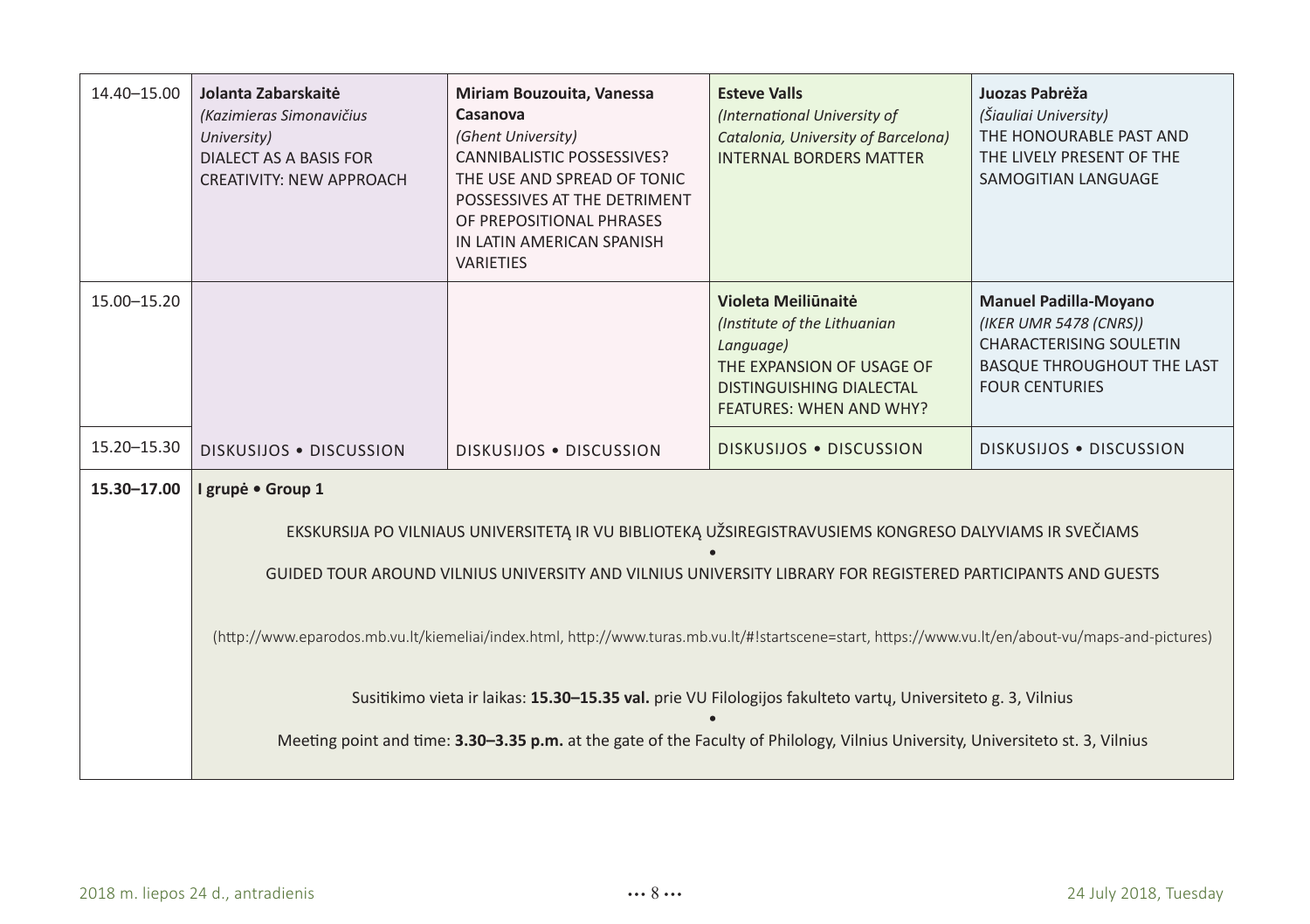#### **2018 m. liepos 25 d., trečiadienis • 25 July 2018, Wednesday**

*Vilniaus universiteto Filologijos fakultetas, Universiteto g. 3, Vilnius • Faculty of Philology, Vilnius University, Universiteto st. 3, Vilnius*

http://www.flf.vu.lt/en/, https://www.vu.lt/en/about-vu/history/university-ensemble (location search: http://www.maps.lt/map/default.aspx?lang=en and https://www.vu.lt/en/about-vu/maps-and-pictures)

**09.30–15.30 DARBAS VII–IX SEKCIJOSE** • **PARALLEL SESSIONS VII–IX**

| ,,,,,,,,,,, | DANDAS VIITIA SENLIJUSE * FANALLEL SESSIUNS VIITIA                                                                                                                                                       |                                                                                                                                                                                                                                                      |                                                                                                                                                                                                                                                                             |
|-------------|----------------------------------------------------------------------------------------------------------------------------------------------------------------------------------------------------------|------------------------------------------------------------------------------------------------------------------------------------------------------------------------------------------------------------------------------------------------------|-----------------------------------------------------------------------------------------------------------------------------------------------------------------------------------------------------------------------------------------------------------------------------|
| 09.30-11.00 | VII sekcija • Session VII<br>92 a. • Room 92<br>Lingvistinė (mokslinė laboratorinė) dialektų<br>verté ir saviverté<br>Linguistic, or Scholarly Value of Dialects and<br><b>Their Self-Evaluation</b>     | VIII sekcija • Session VIII<br>V. Krėvės a. • V. Krėvės room<br>(I) Kaupiamosios ir interpretacinės<br>metodologijos dialektologijoje<br>(I) The Paradigms of Interpretative and<br><b>Inventorisational Methodologies in</b><br><b>Dialectology</b> | IX sekcija • Session IX<br>K. Donelaičio a. • K. Donelaičio room<br>(II) Kaupiamosios ir interpretacinės<br>metodologijos dialektologijoje<br>(II) The Paradigms of Interpretative and<br><b>Inventorisational Methodologies in</b><br><b>Dialectology</b>                  |
|             | Moderuoja . Chaired by<br><b>Shunsuke Ogawa</b>                                                                                                                                                          | Moderuoja • Chaired by<br><b>Dace Markus</b>                                                                                                                                                                                                         | Moderuoja . Chaired by<br><b>Heinrich Ramisch</b>                                                                                                                                                                                                                           |
| 09.30-09.50 | Dalia Pakalniškienė, Jūratė Lubienė<br>(Klaipėda University)<br>THE SOMATONYMS OF NORTHERN<br>SAMOGITIANS: THE MODELS OF MOTIVATION<br>REGARDING THE LEXIS OF HEAD AREA                                  | Dace Markus<br>(Liepaja University)<br><b>DIALECT AND STANDARD LANGUAGE</b><br><b>CONTACT PROBLEMS IN LATVIAN CHILDREN'S</b><br><b>SPEECH</b>                                                                                                        | <b>He Huang</b><br>(College of Liberal Arts, Shanghai University)<br>EXPLAINING CORE DIALECTAL REGION BY<br>SIMULATING 3-DIMENSIONAL ROAD PATHS<br>AND MEASURING MAXIMUM DISTANCE OF<br>5-HOURS-WALKING DISTANCE: A PILOT STUDY<br>OF YIXING DIALECTS                       |
| 09.50-10.10 | Federica Cugno, Federica Cusan<br>(University of Torino)<br>LEXICALISATION AND METAPHORISATION<br>IN DIALECT TERMS RELATING TO COLOUR:<br>A STUDY OF DATA FROM THE ATLANTE<br>LINGUISTICO ITALIANO (ALI) | Yoko Yamazaki, Luzius Thöny<br>(Stockholm University, University of Bern)<br><b>SHARED RETENTIONS AND THE PERIPHERY:</b><br><b>FROM DIALECT MAPS TO COMPUTER</b><br><b>SIMULATIONS</b>                                                               | <b>Yiner Zhu</b><br>(School of Foreign Languages, Shanghai University)<br>A STUDY OF CORRELATION BETWEEN<br><b>MARKEDNESS OF PHONOLOGICAL STRUCTURES</b><br>AND ASYMMETRICAL INTELLIGIBILITY RELATION<br>OF TWO WU DIALECTS: THE WENZHOU DIALECT<br>AND THE WUJIANG DIALECT |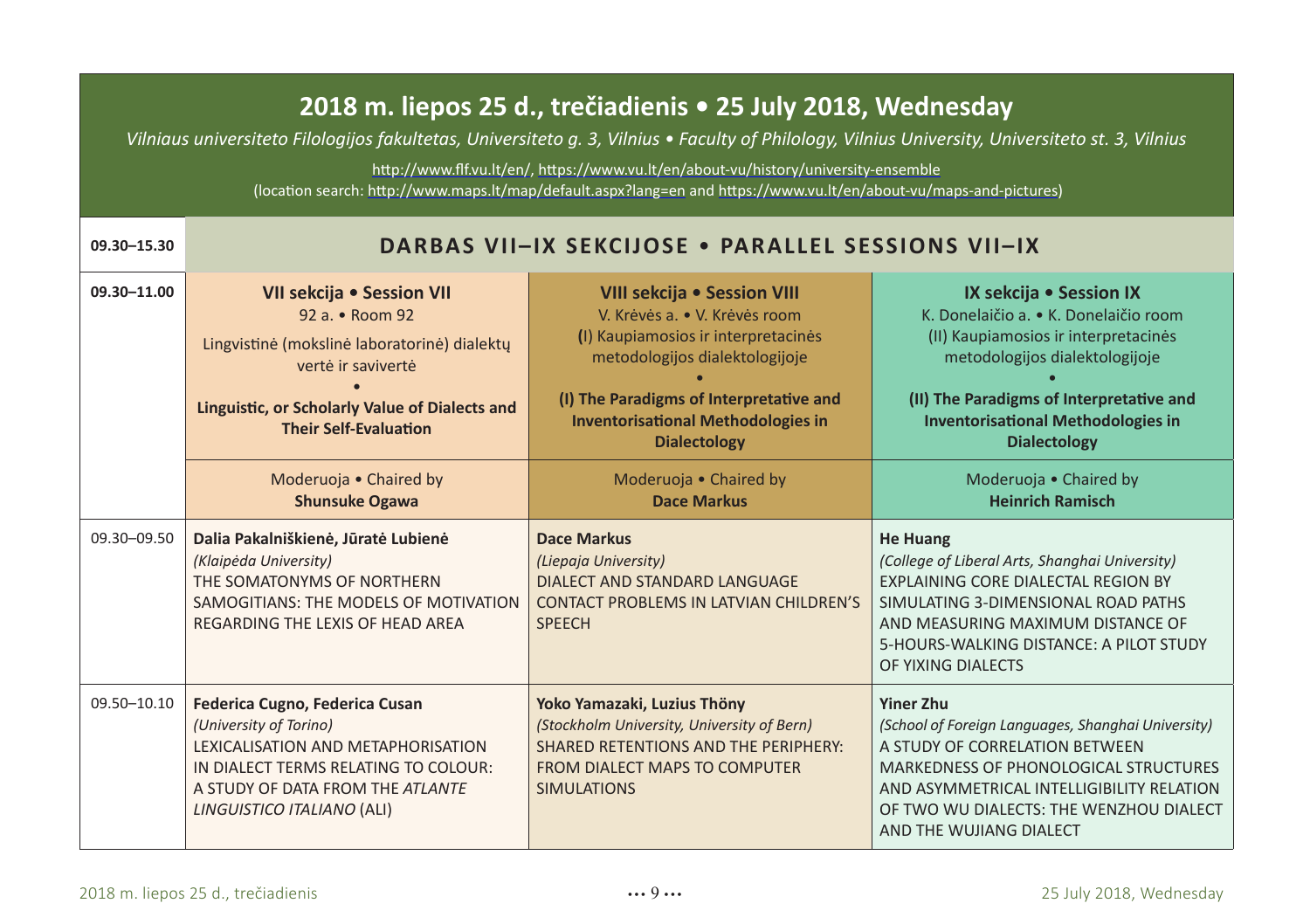| $10.10 - 10.30$ | <b>Shunsuke Ogawa</b><br>(Prefectural University of Hiroshima)<br>HISTORICAL AND GEOGRAPHICAL VARIATION<br>OF CHRISTIAN VOCABULARY IN JAPAN AND<br><b>SOUTH AMERICA</b>                             | Gábor Tillinger<br>(Dept. of Modern Languages, Uppsala<br>University)<br>DIALECTOMETRICAL INVESTIGATIONS OF<br>SOME SAAMI VARIETIES: METHODS, RESULTS<br><b>AND PROBLEMS</b>                                                                            | <b>Heinrich Ramisch</b><br>(University of Bamberg)<br>USING JOSEPH WRIGHT'S ENGLISH DIALECT<br>DICTIONARY AS A WEB-BASED RESEARCH TOOL            |
|-----------------|-----------------------------------------------------------------------------------------------------------------------------------------------------------------------------------------------------|---------------------------------------------------------------------------------------------------------------------------------------------------------------------------------------------------------------------------------------------------------|---------------------------------------------------------------------------------------------------------------------------------------------------|
| 10.30-10.50     | <b>Malwina Hopei</b><br>(Institute of International Studies, University of<br>Wrocław)<br>THE ESSENCE OF TRUE POWER OF STATE.<br>LINGUISTIC PICTURE OF THE WORLD OF THE<br>UNITED STATES OF AMERICA | Shimoji-Kojima Kayoko, Yumi Nakajima,<br>Satomi Matayoshi<br>(Okinawa International University; Hitotsubashi<br>University; Okayama University)<br><b>GEOGRAPHIC DISTRIBUTION OF A SET OF</b><br>PHONETIC FEATURES IN THE MIYAKO ISLAND<br><b>GROUP</b> | <b>Tekabe Legesse Feleke</b><br>(University of Verona)<br>LINGUISTIC DISTANCE AND MUTUAL<br>INTELLIGIBILITY AMONG SOUTH ETHIOSEMITIC<br>LANGUAGES |
| 10.50-11.00     | DISKUSIJOS . DISCUSSION                                                                                                                                                                             | DISKUSIJOS . DISCUSSION                                                                                                                                                                                                                                 | <b>DISKUSIJOS . DISCUSSION</b>                                                                                                                    |
|                 | KAVOS PERTRAUKA . COFFEE BREAK                                                                                                                                                                      |                                                                                                                                                                                                                                                         |                                                                                                                                                   |
| 11.00-11.50     |                                                                                                                                                                                                     |                                                                                                                                                                                                                                                         |                                                                                                                                                   |
| 11.50-13.10     | VII sekcija · Session VII<br>92 a. • Room 92                                                                                                                                                        | VIII sekcija · Session VIII<br>V. Krėvės a. • V. Krėvės room                                                                                                                                                                                            | IX sekcija · Session IX<br>K. Donelaičio a. • K. Donelaičio room                                                                                  |
|                 | Moderuoja • Chaired by<br>Jožica Škofic                                                                                                                                                             | Moderuoja • Chaired by<br>Asta Leskauskaitė                                                                                                                                                                                                             | Moderuoja . Chaired by<br><b>Vytautas Kardelis</b>                                                                                                |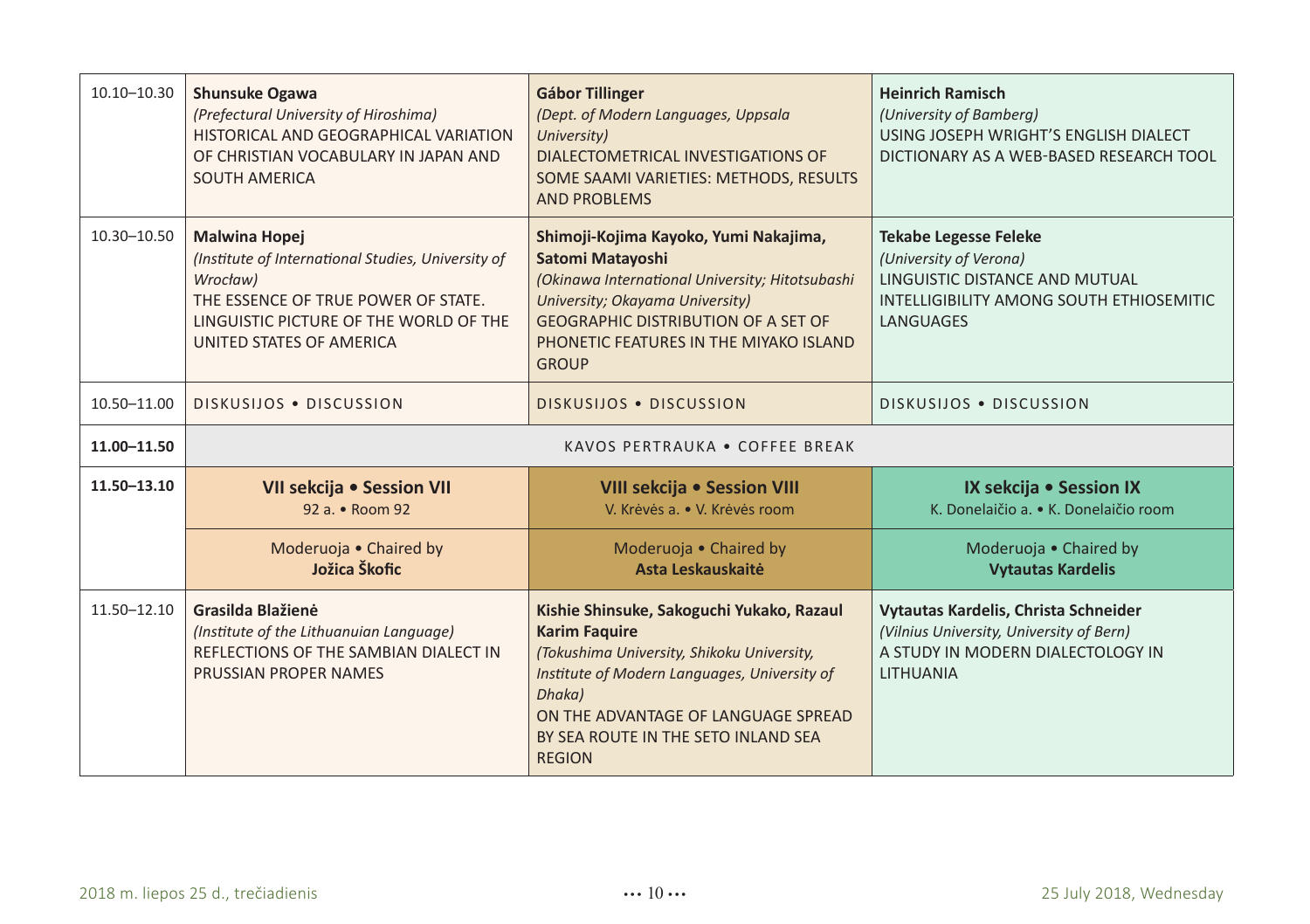| 12.10-12.30 | Fumio Inoue, Yasushi Hanzawa<br>(Tokyo University of Foreign Studies)<br><b>DIALECT VOCABULARY CHANGES OVER</b><br>140 YEARS. STANDARDIZATION AND NEW<br><b>DIALECT FORMS</b>        | Asta Leskauskaitė<br>(Institute of the Lithuanian Language)<br>THE SOUTHERN AND EASTERN<br>AUKŠTAITIANS FROM THE POINT OF VIEW OF<br><b>DIALECTOMETRY</b>                                                   | Rima Bakšienė, Agnė Čepaitienė<br>(Institute of the Lithuanian Language)<br>TRANSCRIPTION OF LITHUANIAN DIALECTS BY<br>USING IPA SYMBOLS: A CASE OF THE EASTERN<br>AUKŠTAITIAN SUBDIALECTS                            |
|-------------|--------------------------------------------------------------------------------------------------------------------------------------------------------------------------------------|-------------------------------------------------------------------------------------------------------------------------------------------------------------------------------------------------------------|-----------------------------------------------------------------------------------------------------------------------------------------------------------------------------------------------------------------------|
| 12.30-12.50 | Anna Stafecka<br>(Latvian Language Institute of the University of<br>Latvia)<br>LATGALIAN SURNAMES AS A SOURCE<br>OF RESEARCH IN DIALECTOLOGY AND<br><b>LANGUAGE CONTACT STUDIES</b> | Chitsuko Fukushima<br>(University of Niigata Prefecture)<br>RECONSIDERING THE CHANGE OF VERBAL<br><b>CONJUGATION SYSTEMS IN TOKUNOSHIMA</b><br>DIALECTS: THE PROHIBITIVE FORM AS<br><b>ANOTHER EVIDENCE</b> | Jurgita Jaroslavienė<br>(Institute of the Lithuanian Language)<br>PERCEPTION OF THE LITHUANIAN SOUNDS<br>PRODUCED IN A NATURAL SPEECH FLOW AND<br><b>ISOLATION</b>                                                    |
| 12.50-13.10 | Jožica Škofic<br>(Fran Ramovš Institute of the Slovenian<br>Language)<br>COLOURFUL LANDSCAPE - GEOLINGUISTICAL<br>PRESENTATION OF DIALECT<br><b>MICROTOPONYMS</b>                    | <b>Takuichiro Onishi</b><br>(National Institute for Japanese Language and<br>Linguistics)<br>ON THE RELATIONSHIP OF THE DEGREES<br>OF CORRESPONDENCE OF DIALECTS AND<br><b>DISTANCES</b>                    | Jolita Urbanavičienė<br>(Institute of the Lithuanian Language)<br>SPECTRAL CHARACTERISTICS OF THE<br>LITHUANIAN OBSTRUENTS ACCORDING TO<br><b>GENDER: SOME PRELIMINARY RESULTS OF</b><br><b>EXPERIMENTAL RESEARCH</b> |
| 13.10-13.20 | DISKUSIJOS . DISCUSSION                                                                                                                                                              | DISKUSIJOS . DISCUSSION                                                                                                                                                                                     | DISKUSIJOS . DISCUSSION                                                                                                                                                                                               |
| 13.20-14.20 |                                                                                                                                                                                      | KAVOS PERTRAUKA . COFFEE BREAK                                                                                                                                                                              |                                                                                                                                                                                                                       |
| 14.20-15.20 | VII sekcija · Session VII<br>92 a. • Room 92<br>Moderuoja · Chaired by<br><b>Mihaela Koletnik</b>                                                                                    | VIII sekcija · Session VIII<br>V. Krėvės a. • V. Krėvės room<br>Moderuoja . Chaired by<br><b>Miriam Bouzouita</b>                                                                                           | IX sekcija · Session IX<br>K. Donelaičio a. • K. Donelaičio room<br>Moderuoja . Chaired by<br>Dalia Kiseliūnaitė                                                                                                      |
| 14.20-14.40 | János N. Fodor<br>(Eötvös Loránd University)<br>"DIALECTAL ONOMASTICS" AND<br><b>GEONOMASTICS</b>                                                                                    | Yasuo Kumagai<br>(National Institute for Japanese Language and<br>Linguistics)<br>A QUANTITATIVE OBSERVATION OF DIALECT<br>DIFFUSION BASED ON POPULATION<br>DISTRIBUTIONS AND ROAD NETWORKS                 | Arina Ivanickaja<br>(Klaipėda University)<br>A. BEZZENBERGER - RESEARCHER AND<br>DOCUMENTER OF THE KURSENIEKU LANGUAGE                                                                                                |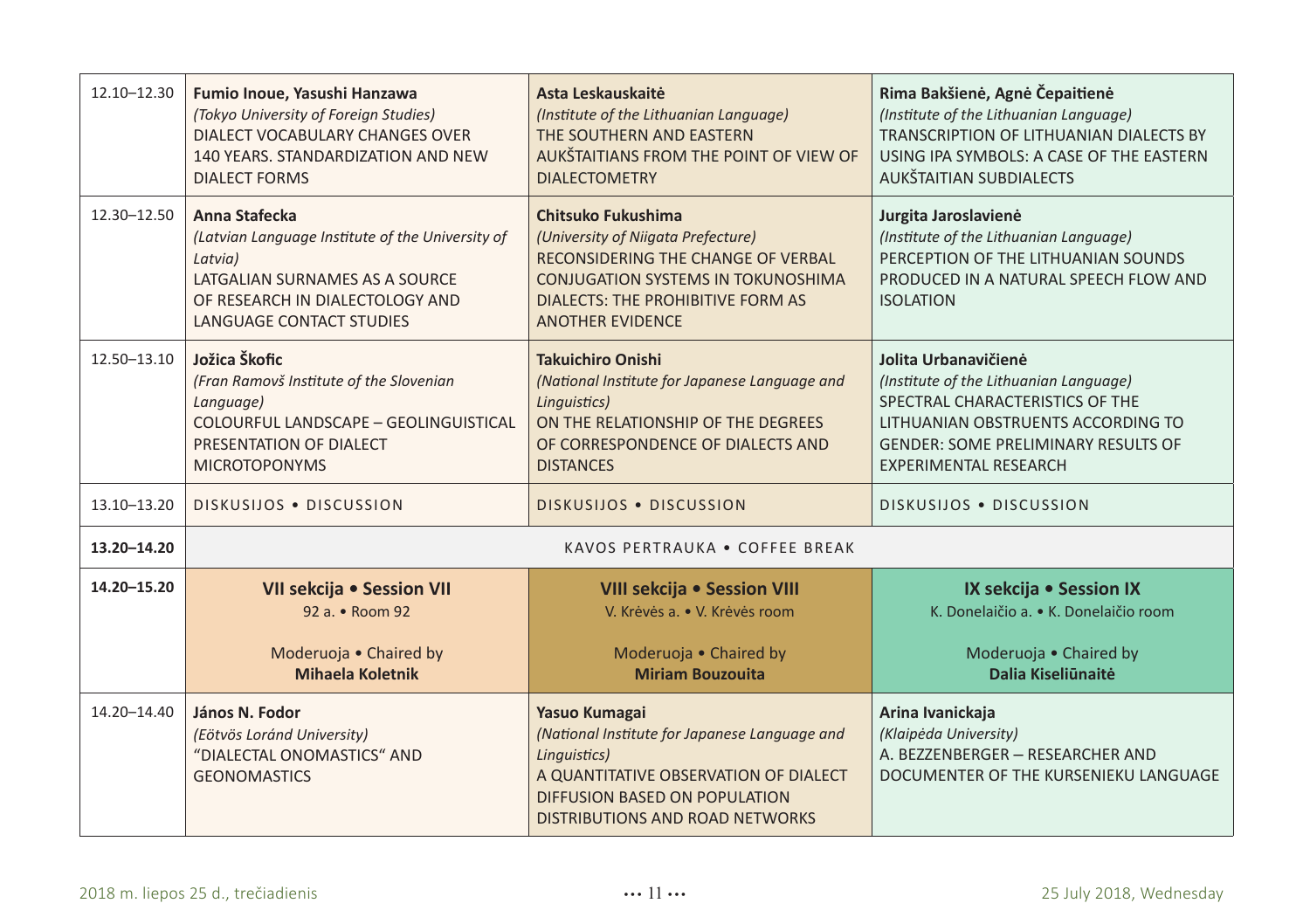| 14.40-15.00   | Mihaela Koletnik, Nada Šabec<br>(University of Maribor)<br>HERITAGE LANGUAGE AND DIALECT<br><b>MAINTENANCE AMONG SLOVENE</b><br><b>IMMIGRANTS AND THEIR DESCENDANTS IN</b><br><b>NORTH AMERICA</b> | Miriam Bouzouita, Mónica Castillo,<br><b>Enrique Pato</b><br>(Ghent University; University of Lausanne;<br><b>University of Montreal)</b><br>MAPPING THE SPANISH DIALECTS USING AN<br><b>APP: A PILOT STUDY</b>                                 | Dalia Kiseliūnaitė<br>(Institute of the Lithuanian Language)<br>THE ISSUE OF CONSONANT PALATALIZATION<br>IN THE KURSENIEKU LANGUAGE: FROM FIRST<br>WRITTEN SOURCES TO THE LATEST SPEAKERS |
|---------------|----------------------------------------------------------------------------------------------------------------------------------------------------------------------------------------------------|-------------------------------------------------------------------------------------------------------------------------------------------------------------------------------------------------------------------------------------------------|-------------------------------------------------------------------------------------------------------------------------------------------------------------------------------------------|
| 15.00-15.20   | Santa Jērāne<br>(Latvian Language Institute of the University of<br>Latvia)<br>DEFENDING IDENTITY BY CHANGING A<br>PLACE-NAME: THE CASE OF NATIONAL<br><b>LIBRARY OF LATVIA</b>                    | Laura Geržotaitė<br>(Institute of the Lithuanian Language)<br><b>TRADITIONAL LITHUANIAN DIALECTS FROM</b><br>A PERSPECTIVE OF CARTOGRAPHICAL<br><b>GEOLINGUISTICS</b>                                                                           | Dalia Jakulytė<br>(Klaipėda University)<br>AN APPLICATION OF OLD WRITINGS'<br>MORPHOLOGY DATABASE TO MORPHOLOGY<br>AND LEXICAL DATA OF WRITTEN SOURCES OF<br>THE KURSENIEKU LANGUAGE      |
| 15.20 - 15.30 | DISKUSIJOS . DISCUSSION                                                                                                                                                                            | DISKUSIJOS . DISCUSSION                                                                                                                                                                                                                         | DISKUSIJOS . DISCUSSION                                                                                                                                                                   |
| 15.30-17.00   | Il grupė • Group 2                                                                                                                                                                                 | EKSKURSIJA PO VILNIAUS UNIVERSITETĄ IR VU BIBLIOTEKĄ UŽSIREGISTRAVUSIEMS KONGRESO DALYVIAMS IR SVEČIAMS<br>GUIDED TOUR AROUND VILNIUS UNIVERSITY AND VILNIUS UNIVERSITY LIBRARY FOR REGISTERED PARTICIPANTS AND GUESTS                          |                                                                                                                                                                                           |
|               |                                                                                                                                                                                                    | Susitikimo vieta ir laikas: 15.30-15.35 val. prie VU Filologijos fakulteto vartų, Universiteto g. 3, Vilnius<br>Meeting point and time: 3.30–3.35 p.m. at the gate of the Faculty of Philology, Vilnius University, Universiteto st. 3, Vilnius |                                                                                                                                                                                           |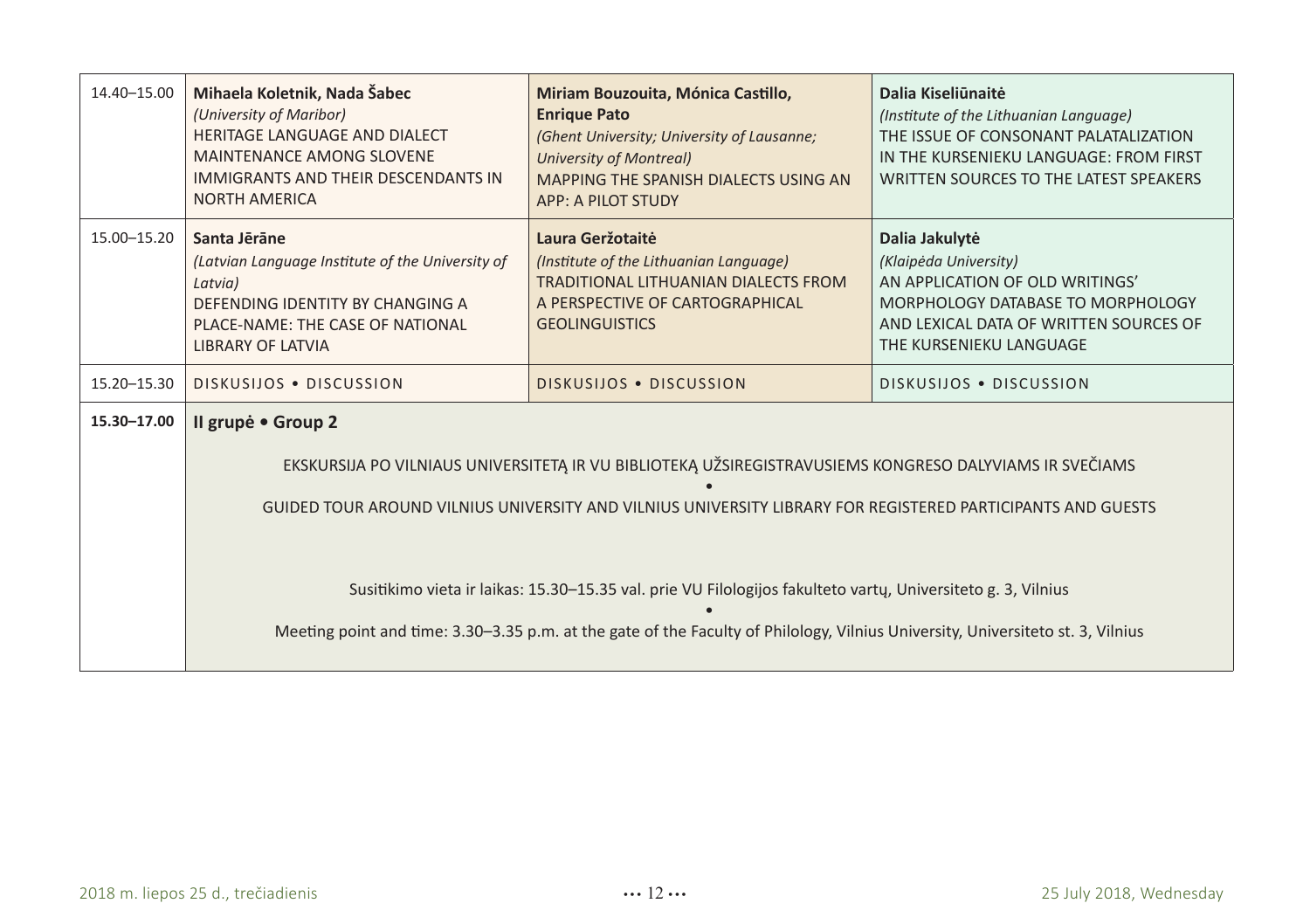| 2018 m. liepos 26 d., ketvirtadienis • 26 July 2018, Thursday<br>KULTŪRINĖ PROGRAMA · SOCIAL EVENTS |                                                                                                                                                                           |  |  |  |
|-----------------------------------------------------------------------------------------------------|---------------------------------------------------------------------------------------------------------------------------------------------------------------------------|--|--|--|
|                                                                                                     |                                                                                                                                                                           |  |  |  |
| $8.30 - 20.30$                                                                                      | EKSKURSIJA Į RUMŠIŠKES IR TRAKUS AUTOBUSU IŠ ANKSTO UŽSIREGISTRAVUSIEMS DALYVIAMS IR SVEČIAMS (GRĮŽIMAS PRO KERNAVE)                                                      |  |  |  |
|                                                                                                     | GUIDED TOUR TO RUMŠIŠKĖS (THE OPEN-AIR MUSEUM OF LITHUANIA) AND TRAKAI BY BUS FOR REGISTERED PARTICIPANTS AND GUESTS<br>(SIGHTSEEING IN KERNAVE IS INCLUDED)              |  |  |  |
|                                                                                                     | Susitikimo vieta ir laikas: 8.30 val. prie VU Filologijos fakulteto vartų, Universiteto g. 3                                                                              |  |  |  |
|                                                                                                     | Meeting point and time: 8.30 a.m. at the gate of the Faculty of Philology, Vilnius University, Universiteto st. 3                                                         |  |  |  |
|                                                                                                     | The Open-Air Museum of Lithuania in Rumšiškės is one of the largest ethnographic open-air museums in Europe<br>10.30-15.00<br>(http://www.llbm.lt/en/about-us/)           |  |  |  |
|                                                                                                     | 16.00-18.30 Trakai<br>(http://www.way2lithuania.com/en/travel-lithuania/towns-and-countryside/trakai, http://www.way2lithuania.com/en/<br>travel-lithuania/trakai-castle) |  |  |  |
|                                                                                                     | 19.20-19.50 Kernavė<br>(http://www.kernave.org/en)                                                                                                                        |  |  |  |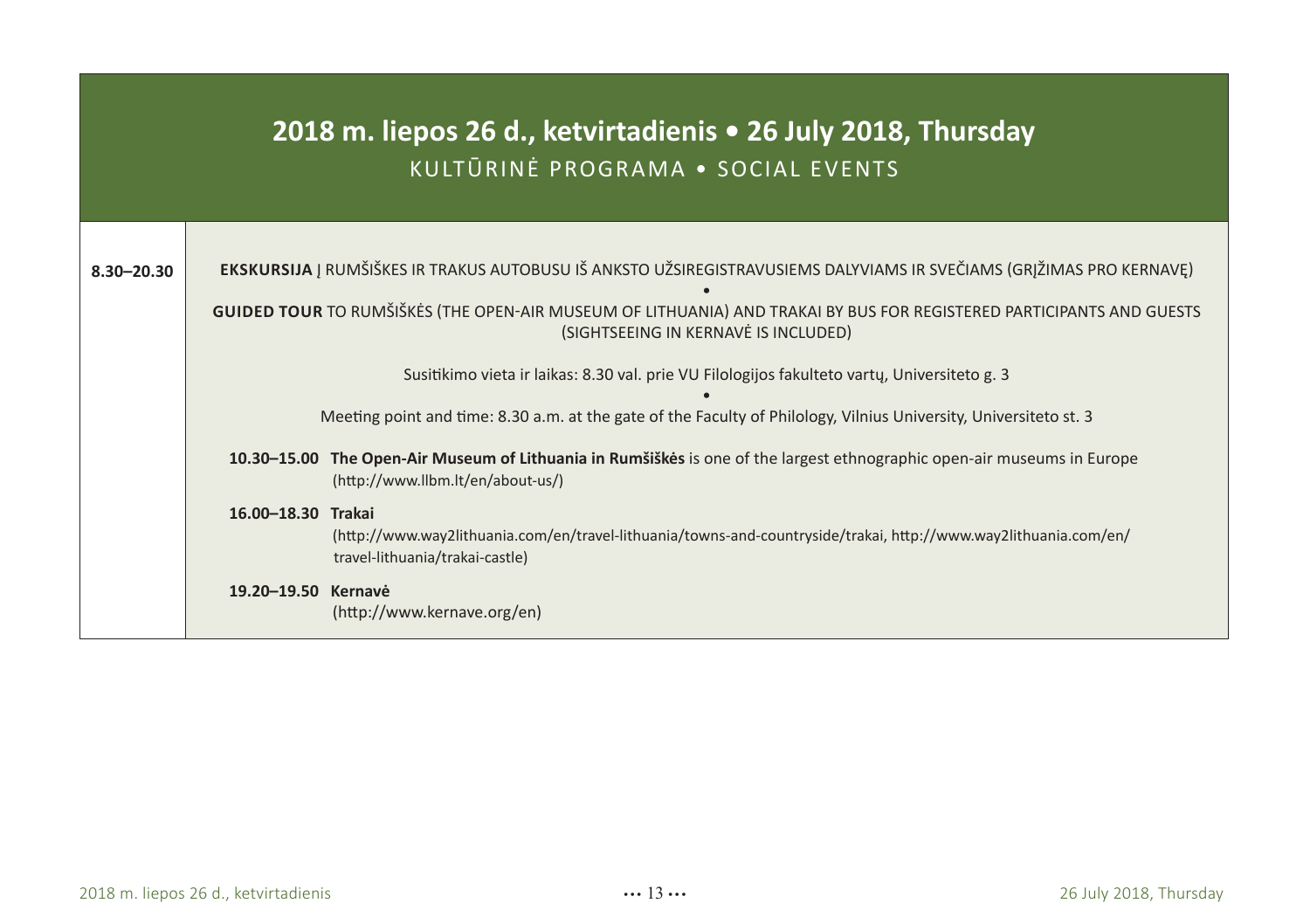| 2018 m. liepos 27 d., penktadienis • 27 July 2018, Friday<br>Mažoji aula, Vilniaus universitetas, Universiteto q. 3, Vilnius • The small hall Aula Parva, Vilnius University, Universiteto st. 3, Vilnius<br>http://www.flf.vu.lt/en/, https://www.vu.lt/en/about-vu/history/university-ensemble<br>(location search: http://www.maps.lt/map/default.aspx?lang=en and https://www.vu.lt/en/about-vu/maps-and-pictures) |                                                                                                       |  |
|------------------------------------------------------------------------------------------------------------------------------------------------------------------------------------------------------------------------------------------------------------------------------------------------------------------------------------------------------------------------------------------------------------------------|-------------------------------------------------------------------------------------------------------|--|
| 10.00-13.30                                                                                                                                                                                                                                                                                                                                                                                                            | <b>DARBAS X SEKCIJOJE IT BAIGIAMASIS KONGRESO POSEDIS</b><br><b>SESSION X and CONGRESS CLOSING</b>    |  |
| 10.00-11.40                                                                                                                                                                                                                                                                                                                                                                                                            | X sekcija • Session X                                                                                 |  |
|                                                                                                                                                                                                                                                                                                                                                                                                                        | Bridging East and West: Grootaers, Sibata and Beyond                                                  |  |
|                                                                                                                                                                                                                                                                                                                                                                                                                        | Moderuoja . Chaired by<br>Chitsuko Fukushima                                                          |  |
| $10.00 - 10.20$                                                                                                                                                                                                                                                                                                                                                                                                        | Motoei Sawaki (Shinshu University)                                                                    |  |
|                                                                                                                                                                                                                                                                                                                                                                                                                        | TOWARDS INTERLINGUAL DIALECTOLOGY: WILLEM A. GROOTAERS                                                |  |
| $10.20 - 10.40$                                                                                                                                                                                                                                                                                                                                                                                                        | Chitsuko Fukushima (University of Niigata Prefecture)                                                 |  |
|                                                                                                                                                                                                                                                                                                                                                                                                                        | TOWARDS INTERLINGUAL DIALECTOLOGY: TAKESI SIBATA                                                      |  |
| $10.40 - 11.00$                                                                                                                                                                                                                                                                                                                                                                                                        | <b>Fumio Inoue</b> (Tokyo University of Foreign Studies)                                              |  |
|                                                                                                                                                                                                                                                                                                                                                                                                                        | COMMON DEVELOPMENTS OF JAPANESE AND DUTCH DIALECTOLOGY: COMPUTATIONAL DIALECTOLOGY IN JAPAN           |  |
| 11.00-11.20                                                                                                                                                                                                                                                                                                                                                                                                            | Wilbert Heeringa, Frans Hinskens (Fryske Akademy (KNAW); Meertens Instituut (KNAW))                   |  |
|                                                                                                                                                                                                                                                                                                                                                                                                                        | COMMON DEVELOPMENTS OF JAPANESE AND DUTCH DIALECTOLOGY: COMPUTATIONAL DIALECTOLOGY IN THE NETHERLANDS |  |